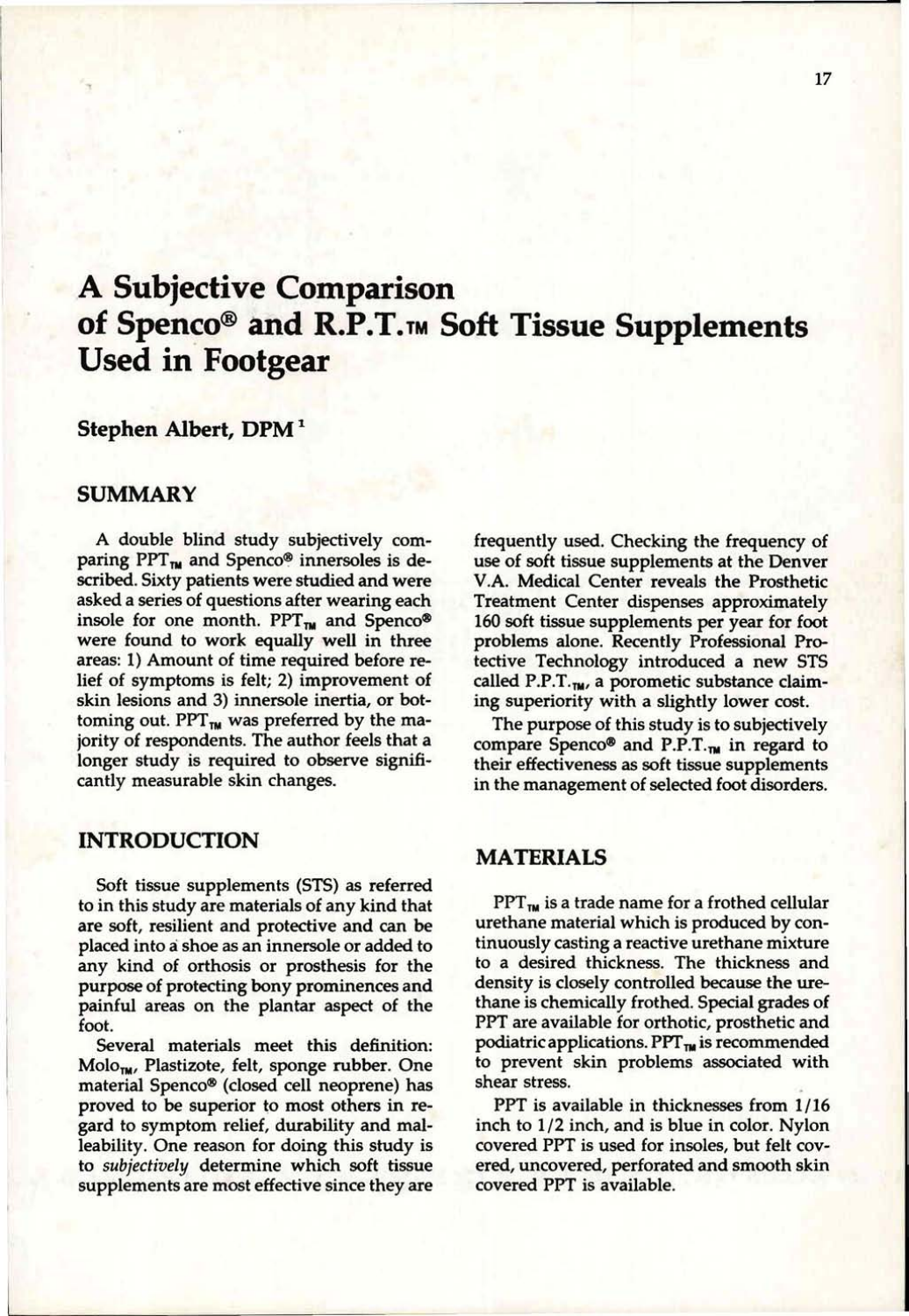Uses in the orthotic and prosthetic profession experienced at the Denver Veterans Administration Medical Center include liners in both above knee and below knee prosthetic sockets  $(1/4$  inch material), backing of Plastizote insoles, as PPT does not bottom out, and shoe insoles.

PPT is easily cemented, beveled, is washable and is very durable. Human patch tests were conducted on 25 people by the United States Testing Company, Inc. and the material did not produce skin irritation nor did it appear to be sensitizing.

# **MATERIALS AND METHODS**

Sixty participants were chosen from patients and employees of the Denver Veteran's Administration Medical Center. All participants fit the stated criteria for inclusion in the study (Table 1).

Supplies of each innersole material were obtained directly from their respective warehouses. All innersoles used in this study were 1/8" in thickness and were cut to fit each individual participants shoes. The study was conducted in a double blind manner with only one person collecting data. Each participant was randomly assigned into one of two groups (i.e., P.P.T.<sub>TM</sub> first or Spenco® first). Each participant wore both innersole materials, with a minimum one month wear time for each material tested. Four questions were asked after the test period for each innersole material, and a fifth question was asked at the conclusion of the study. (Table 2).

# **RESULTS**

Fifty-four participants completed the study, 6 were lost to followup, of those completing the study 41 (76%) were males and 13

#### **TABLE 1** CRITERIA FOR INCLUSION IN THE STUDY

- A. Work related foot fatigue
- B. Painful or tender feet secondary to:
	- 1) Atrophied plantar fat pad
	- 2) Plantar bony prominences
	- 3) Punctated, nucleated and/or diffuse plantar callosities
	- 4) Plantar scar
	- 5) Plantar hyperkeratosis

### TABLE 2 **QUESTIONNAIRE**

- 1. How much improvement in foot pain and/or discomfort has occurred? 0 (none) 1-25% 25-50% 50-75% 75-100%
- 2. How long did it take after wearing the material for your feet to improve? Immediately Several hours Several days Several weeks Month or more
- 3. How much improvement of the skin of your feet did you have? 0 (none) 1-25% 25-50% 50-75% 75-100%
- 4. Did the material stay in place in the shoe? No Rarely Sometimes Usually Almost always
- 5. Which material gave you the most improvement?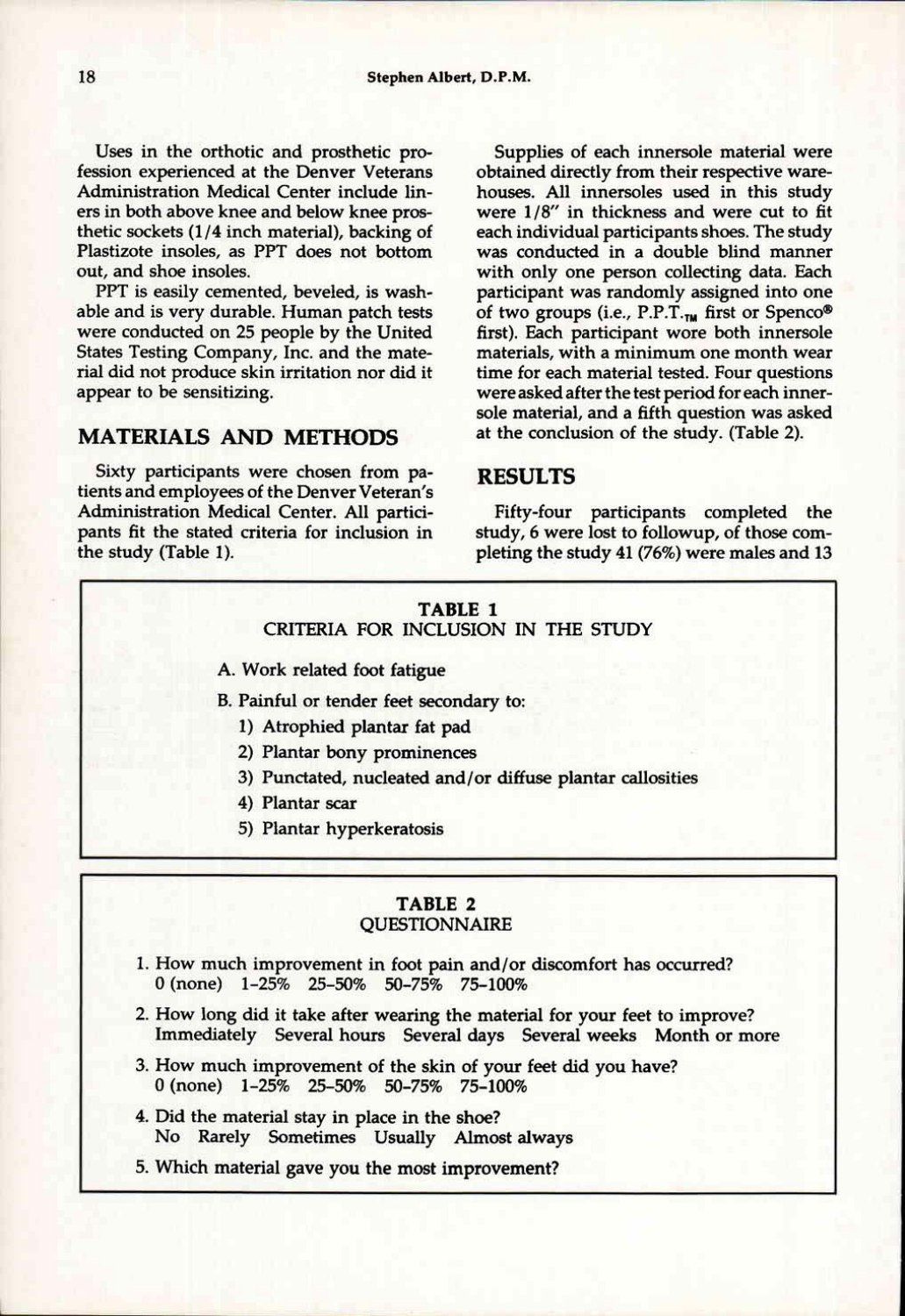**(24%)** were females. Participants ages ranged from **24**-83 with the average age being **49.**  Forty-one (76%) of the participants were **Cau**casian, **11 (20%)** black and **2 (4%)** Hispanic.

# **DISCUSSION**

Symptom improvement (question **1)** is plotted graphically in figure **1.** The data sug-



gests that a larger number of respondents felt **PPT**<sub>IM</sub> provided 50% or greater improvement in symptoms and fewer respondents felt **PPT<sub>IM</sub>** provided 50% or less improvement in symptoms as compared to Spenco®. This result is statistically significant at the **95%** level of confidence **(P = .05).** 

Response time, improvement of skin lesions and innersole inertia (questions **2-4),**  seem to be equal for both materials, although it is this investigators opinion that significantly measurable skin changes would take longer to occur than the one month trial period this study allows.

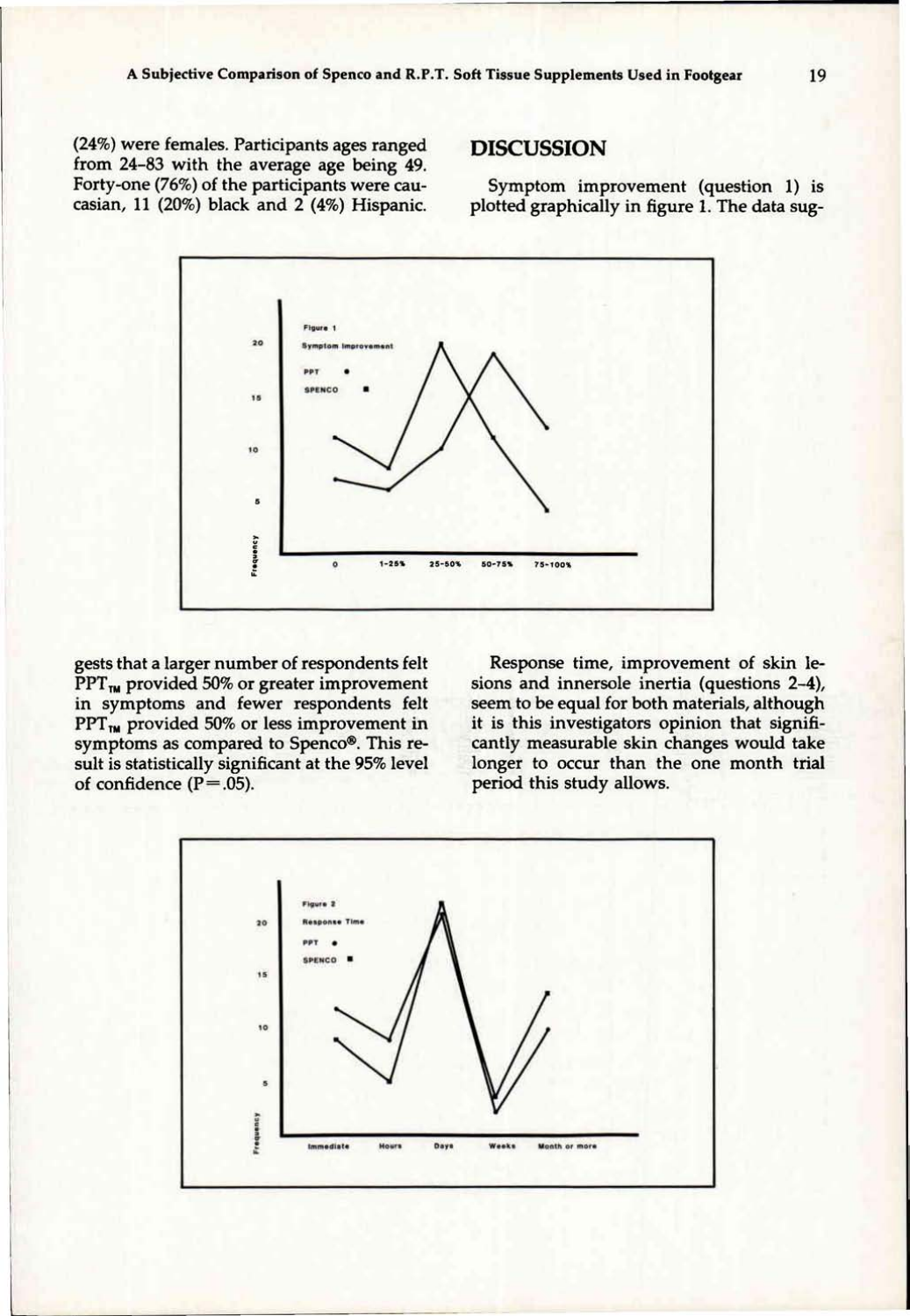

Innersole preference (question 5) plotted by the bar graph (figure 5) clearly indicates a preference for  $PPT_{TW}$ . This is statistically significant at the 99% level of confidence  $(P=.01)$ .